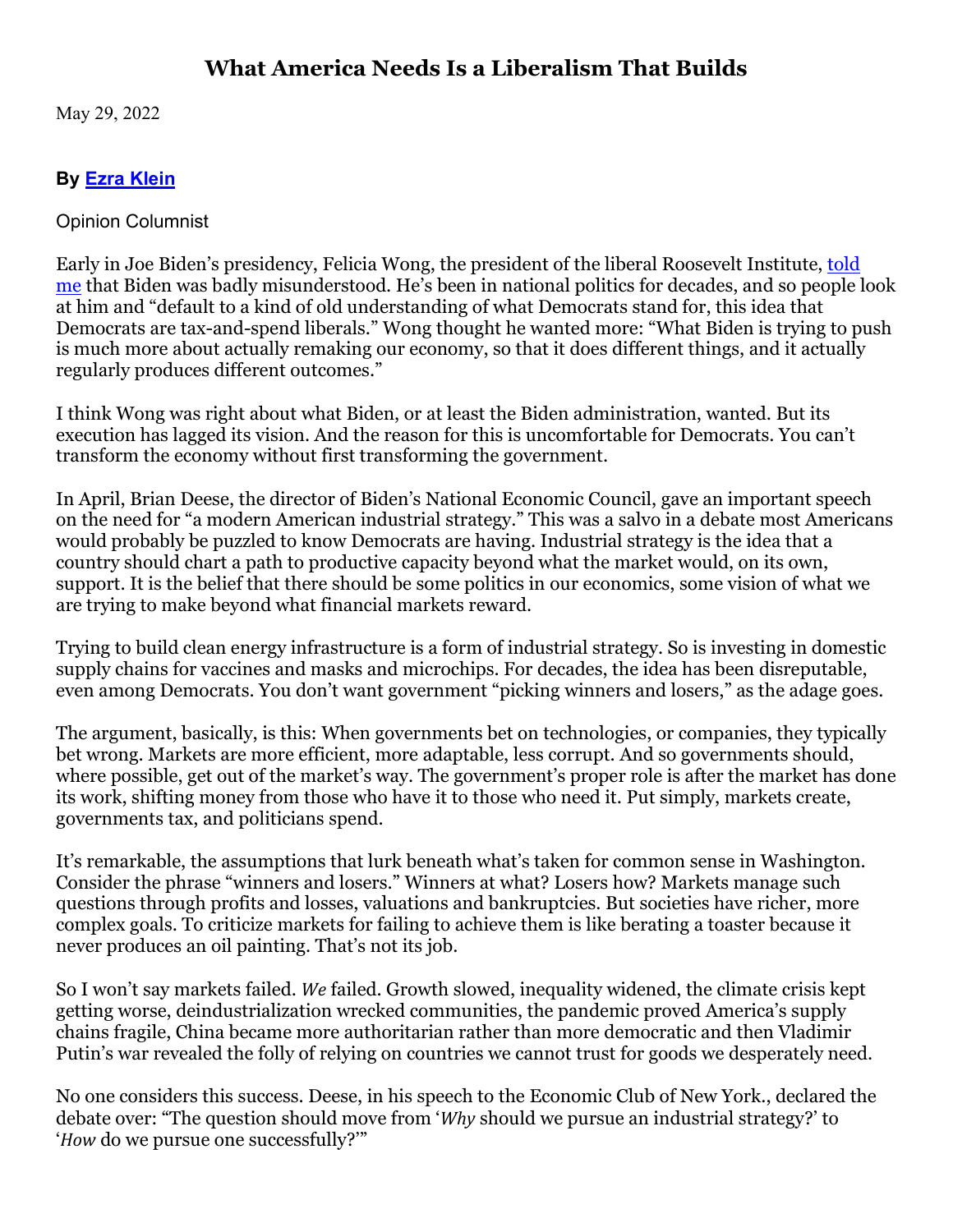I am unabashedly sympathetic to this vision. In a [series](https://www.nytimes.com/2021/09/19/opinion/supply-side-progressivism.html) [of](https://www.nytimes.com/2022/02/12/opinion/yellen-supply-side-liberalism.html) [columns](https://www.nytimes.com/2022/03/13/opinion/berkeley-enrollment-climate-crisis.html) [over](https://www.nytimes.com/2022/01/16/opinion/biden-obama-economy.html) the last year, I've argued that we need a liberalism that *builds*. Scratch the failures of modern Democratic governance, particularly in blue states, and you'll typically find that the market didn't provide what we needed, and government either didn't step in, or made the problem worse through neglect or overregulation.

We need to build more homes, trains, clean energy, research centers, disease surveillance. And we need to do it faster and cheaper. At the national level, much can be blamed on Republican obstruction and the filibuster. But that's not always true in New York or California or Oregon. It is too slow and too costly to build even where Republicans are weak — perhaps especially where they are weak.

This is where the liberal vision too often averts its gaze. If anything, the critiques made of public action a generation ago have more force today. Do we have a government capable of building? The answer, too often, is no. What we have is a government that is extremely good at making building difficult.

The first step is admitting you have a problem, and Deese, to his credit, did exactly that. "A modern American industrial strategy needs to demonstrate that America can build — fast, as we've done before, and fairly, as we've sometimes failed to do," he said.

He noted that the Empire State Building was constructed in just over a year. We are richer than we were then, and our technology far outpaces what was available in 1930. And yet  $-$  does anyone seriously believe such a project would take a year today?

"We need to unpack the many constraints that cause America to lag other major countries including those with strong labor, environmental and historical protections — in delivering infrastructure on budget and on time," Deese continued.

Our technology today outstrips that of 1930. Yet could we build an Empire State Building in a year?

One answer — the typical Republican answer — is that government can't do the job and shouldn't try. But the data doesn't bear that out. The Transit [Costs Project](https://transitcosts.com/what-does-the-data-say/) tracks the price tags on rail projects in different countries. It's hard to get an apples-to-apples comparison here, because different projects are, well, different, and it matters whether they include, say, a tunnel, which is expensive for all the obvious reasons.

Even so, the United States is notable for how much we spend and how little we get. It costs about \$538 million to build a kilometer of rail here. Germany builds a kilometer of rail for \$287 million. Canada gets it done for \$254 million. Japan clocks in at \$170 million. Spain is the cheapest country in the database, at \$80 million. All those countries build more tunnels than we do, perhaps because they retain the confidence to regularly try. The better you are at building infrastructure, the more ambitious you can be when imagining infrastructure to build.

The problem isn't government. It's our government. Nor is the problem unions — another favored bugaboo of the right. Union density is higher in all those countries than it is in the United States. So what has gone wrong here?

One answer worth wrestling with was offered by Brink Lindsey, director of the Open Society Project at the Niskanen Center, in [a 2021](https://www.niskanencenter.org/state-capacity-what-is-it-how-we-lost-it-and-how-to-get-it-back/) paper titled "State Capacity: What Is It, How We Lost It, and How to Get It Back." Lindsey's definition is admirably terse. "State capacity is the ability to design and execute policy effectively," he told me. When a government can't collect the taxes it's owed or build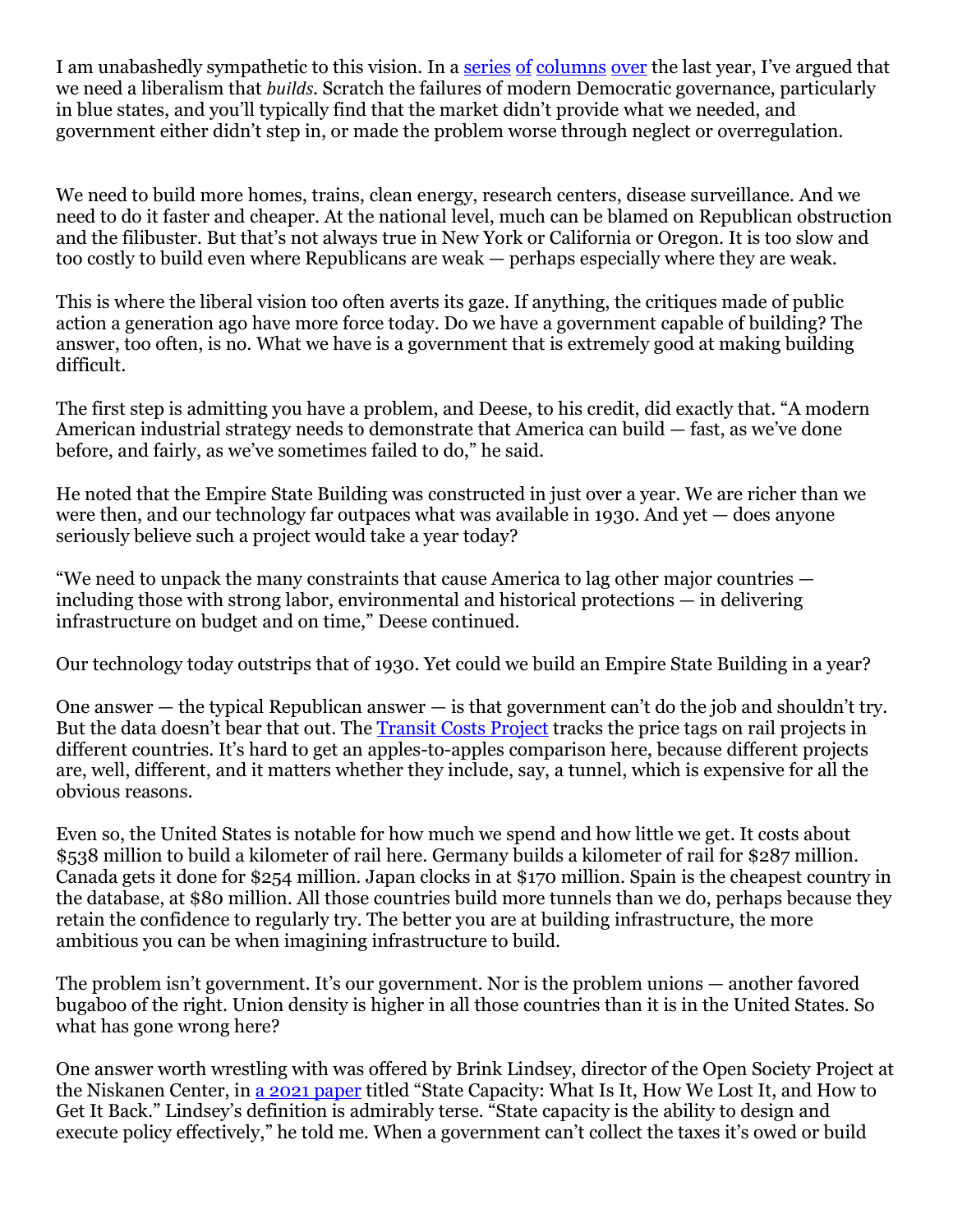the sign-up portal to its new health insurance plan or construct the high-speed rail it's already spent billions of dollars on, that's a failure of state capacity.

But a weak government is often an end, not an accident. Lindsey's argument is that to fix state capacity in America, we need to see that the hobbled state we have is a choice, and there are reasons it was chosen. Government isn't intrinsically inefficient. It has been *made* inefficient. And not just by the right:

What is needed most is a change in ideas: namely, a reversal of those intellectual trends of the past 50 years or so that have brought us to the current pass. On the right, this means abandoning the kneejerk anti-statism of recent decades, embracing the legitimacy of a large, complex welfare and regulatory state, and recognizing the vital role played by the nation's public servants (not just the police and military). On the left, it means reconsidering the decentralized, legalistic model of governance that has guided progressive-led state expansion since the 1960s, reducing the veto power that activist groups exercise in the courts, and shifting the focus of policy design from ensuring that power is subject to progressive checks to ensuring that power can actually be exercised effectively.

The Biden administration can't do much about the right's hostility to government. But it can confront the mistakes and divisions on the left.

A place to start is offered in another Niskanen paper, this one by Nicholas Bagley, a law professor at the University of Michigan. In ["The Procedure Fetish,](https://www.niskanencenter.org/the-procedure-fetish/)" Bagley argues that liberal governance has developed a puzzling preference for legitimating government action through processes rather than outcomes. He suggests, provocatively, that that's because American politics in general, and the Democratic Party in particular, is dominated by lawyers. Joe Biden and Kamala Harris hold law degrees, as did Barack Obama and John Kerry and Bill and Hillary Clinton before them. And this filters down through the party. "Lawyers, not managers, have assumed primary responsibility for shaping administrative law in the United States," Bagley writes. "And if all you've got is a lawyer, everything looks like a procedural problem."

This is a way that America differs from peer countries: Robert Kagan, a law professor at the University of California, Berkeley, has called this "adversarial legalism," and shown that it's a distinctively American way of checking state power. Bagley builds on this argument. "Inflexible procedural rules are a hallmark of the American state," he writes. "The ubiquity of court challenges, the artificial rigors of notice-and-comment rule-making, zealous environmental review, pre-enforcement review of agency rules, picayune legal rules governing hiring and procurement, nationwide court injunctions the list goes on and on."

The justification for these policies is that they make state action more legitimate by ensuring that dissenting voices are heard. But they also, over time, render government ineffective, and that cost is rarely weighed. This gets to Bagley's ultimate, and in my view, wisest, point. "Legitimacy is not solely — not even primarily — a product of the procedures that agencies follow," he says. "Legitimacy arises more generally from the perception that government is capable, informed, prompt, responsive, and fair." That is what we've lost  $-$  in fact, not just in perception.

Rebuilding that kind of government isn't a question of regulatory tweaks and interagency coordination. It's difficult, coalition-splitting work. It pits Democratic leaders against their own allies, against organizations and institutions they've admired or joined, against processes whose justifications they've long ago accepted and laws they consider jewels of their past.

The environmental movement cheers when Biden says he wants to decarbonize and fast. But if he said that in order to achieve that goal, he wanted to reform or waive large sections of the National